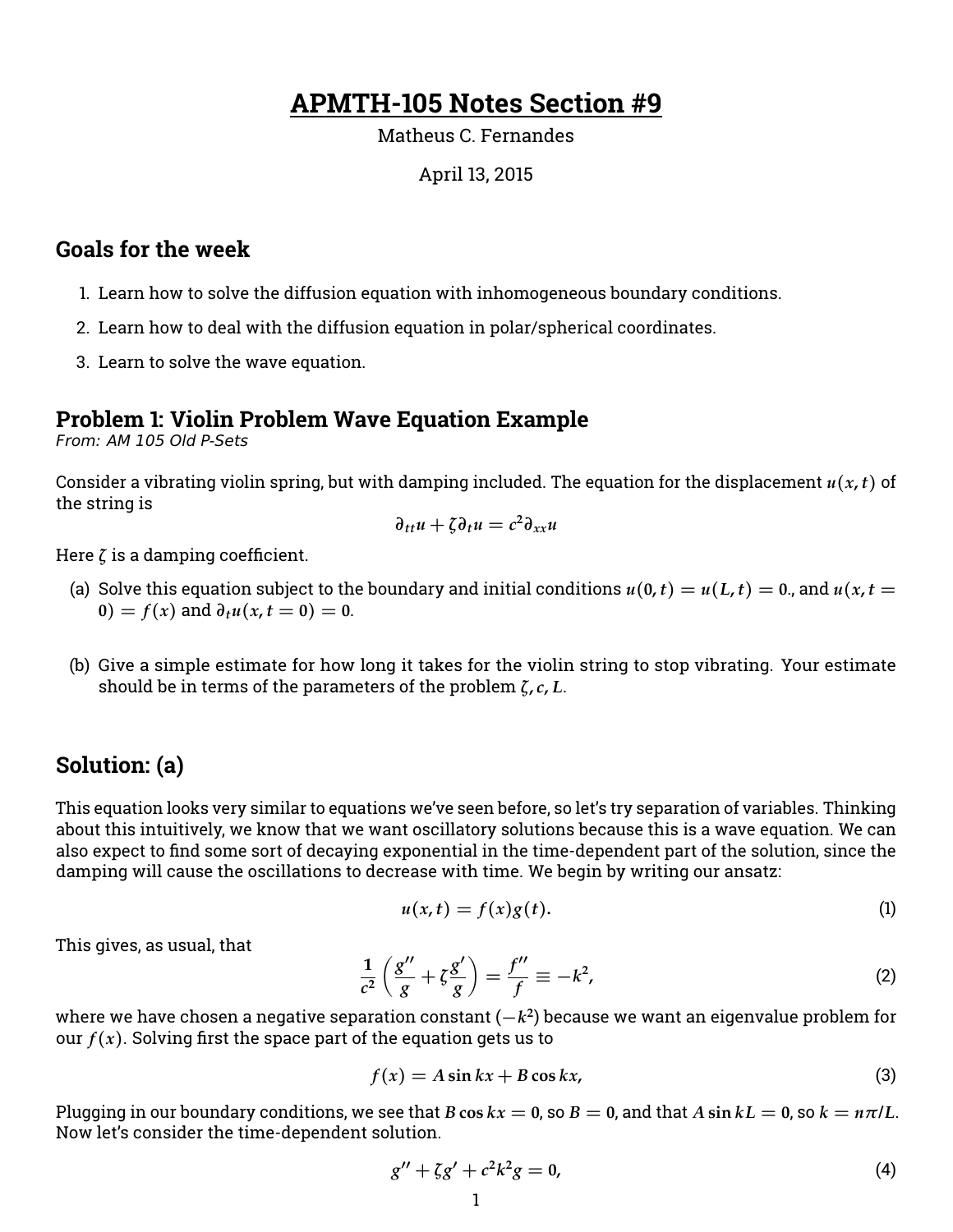This is a second-order ODE with constant coefficients, so we try the guess *e αt* . Plugging this in yields the equation

$$
\begin{array}{rcl}\n\alpha^2 + \zeta \alpha + c^2 k^2 & = & 0 \\
\Rightarrow \alpha = \alpha^{\pm} & = & \frac{-\zeta \pm \sqrt{\zeta^2 - 4c^2 k^2}}{2}.\n\end{array} \tag{5}
$$

Now, if  $\zeta>$  2 $ck$ , then both  $\alpha^\pm$  are real and negative; the solution decays monotonically in time. In contrast, if  $\zeta < 2ck = 2c\pi n/L$ , then the solutions are oscillatory. Now we know that the general solution is going to be a sum over all such solutions – namely we have

$$
u(x,t) = \sum_{n=1}^{\infty} \sin(\frac{n\pi x}{L}) \left[ A_n e^{\alpha_n^+ t} + B_n e^{\alpha_n^- t} \right].
$$
 (6)

Note that if  $\alpha^{\pm}$  are imaginary, then the terms in the square brackets can be rewritten, as we have before, with sine's and cosine's. Let's just ignore this for the moment–and proceed as we normally would, keeping in mind that most of the coefficients are going to be imaginary (since this occurs for all modes when *n* is large enough). We thus write

$$
u(x,t=0) = f(x) = \sum_{n=1}^{\infty} \sin(\frac{n\pi x}{L})(A_n + B_n)
$$
 (7)

whereas

$$
\partial_t u(x, t = 0) = 0 = \sum_{n=1}^{\infty} \sin(\frac{n\pi x}{L}) (A_n \alpha_n^+ + \alpha_n^- B_n).
$$
 (8)

Orthogonality from the second equation implies that

$$
A_n\alpha_n^+ + \alpha_n^- B_n = 0,
$$

whereas the first equation implies that

$$
A_n + B_n = \frac{2}{L} \int_0^L f(x) \sin(n \pi x/L) dx.
$$

These are two equations and two unknowns, and so we can directly solve for *A<sup>n</sup>* and *Bn*. From the first equation, we have  $B_n = -\alpha_n^+/\alpha_n^- A_n$ , so the second equation states

$$
A_n = \frac{\alpha_n^-}{\alpha_n^- - \alpha_n^+} \frac{2}{L} \int_0^L f(x) \sin(n \pi x/L) \ dx.
$$

This therefore gives the complete solution. Note that in the cases where  $A_n$  is imaginary (because the  $\alpha$ 's are imaginary), it is necessary to use Euler's formula  $e^{i\theta}=\cos(\theta)+i\sin(\theta)$  to write out the solution.

**Note:** If you were to write out the solutions separately for the two cases, we see that for *ζ* > **2***ck*, after we apply the initial conditions, we get:

$$
u = \sum_{n=1}^{\infty} \sin kx \, e^{-\zeta t/2} \left( C_n e^{t/2 \sqrt{\zeta^2 - 4c^2 k^2}} + C_n e^{-t/2 \sqrt{\zeta^2 - 4c^2 k^2}} \right), \tag{9}
$$

which can be rewritten as:

$$
u = \sum_{n=1}^{\infty} \sin kx \, e^{-\zeta t/2} \left( C_n \cosh \frac{1}{2} t \sqrt{\zeta^2 - 4c^2 k^2} \right).
$$
 (10)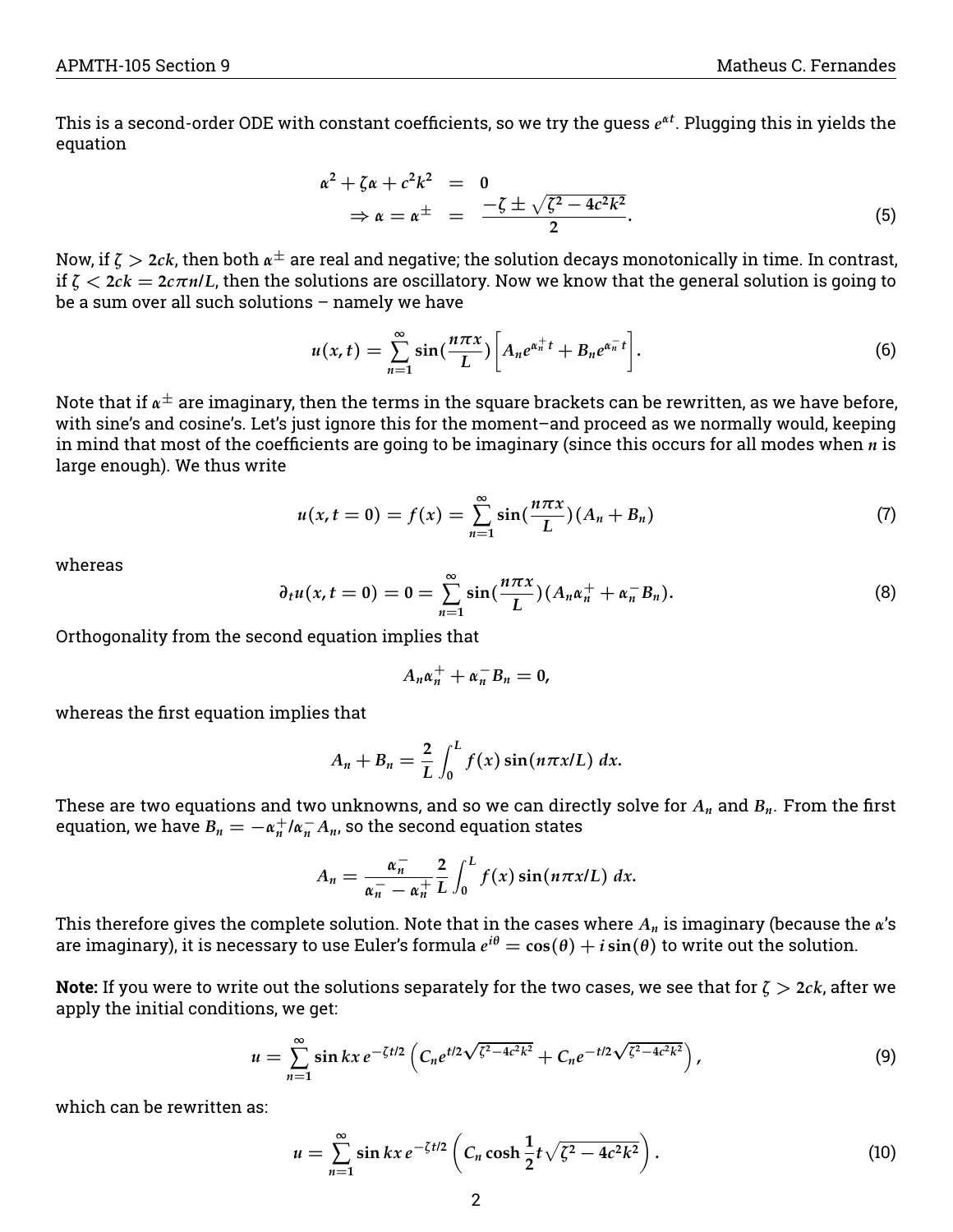For  $\zeta < 2ck$ , we get:

$$
u = \sum_{n=1}^{\infty} \sin kx e^{-\zeta t/2} \left( E_n \sin(t/2\sqrt{\zeta^2 - 4c^2k^2}) + F_n \cos(t/2\sqrt{\zeta^2 - 4c^2k^2}) \right), \tag{11}
$$

Now, our initial conditions give

$$
u(t=0) = \sum_{n=0}^{\infty} F_n \sin k_n x = f(x),
$$
  

$$
u_t(t=0) = \sin k_n x \frac{1}{2} \left( -\zeta F_n + \sqrt{\zeta^2 - 4c^2 k^2} E_n \right) = 0,
$$
 (12)

so  $E_n = \frac{-\zeta}{\sqrt{\zeta^2 - 4c^2k^2}} F_n$ , and  $F_n$  is known from a Fourier series expansion,

$$
F_n = \frac{\int_0^L \sin(k_n x) f(x) dx}{\int_0^L \sin^2(k_n x) dx}
$$
\n(13)

where the  $k_n = n\pi/L$ . Thus, our final solution is

$$
u = \sum_{n=1}^{\infty} \sin(k_n x) e^{-\zeta t/2} \left( E_n \sin(t/2\sqrt{\zeta^2 - 4c^2 k^2}) + F_n \cos(t/2\sqrt{\zeta^2 - 4c^2 k_n^2}) \right), \tag{14}
$$

where the quantities under the square roots are always positive.

#### **Solution: (b)**

If we consider the form of our solution from part (a), notice that if we put all of the time dependence (from either case, whether *ζ* < **2***ck* or *ζ* > **2***ck*) into one exponential, we get something proportional to exp  $t\left(-\zeta/2+\sqrt{\zeta^2-4c^2k_n^2}\right)$ . So, whenever  $t\sim1/\left(-\zeta/2+\sqrt{\zeta^2-4c^2k_n^2}\right)$ , then the amplitude of oscillation has gone down  $\sim e^{-1}$ . This is a common characterization of a time constant for exponential decay. For any given frequency (*n*), if the damping is strong enough, the square root will be positive (then you get overdamped exponential decay) and the time constant becomes smaller than *ζ***/2**. If the damping is weak, the square root will become imaginary (then you get oscillatory sines and cosines) and the time constant will be the real part of 1/  $\left(-\zeta/2+\sqrt{\zeta^2-4c^2k_n^2}\right)$ .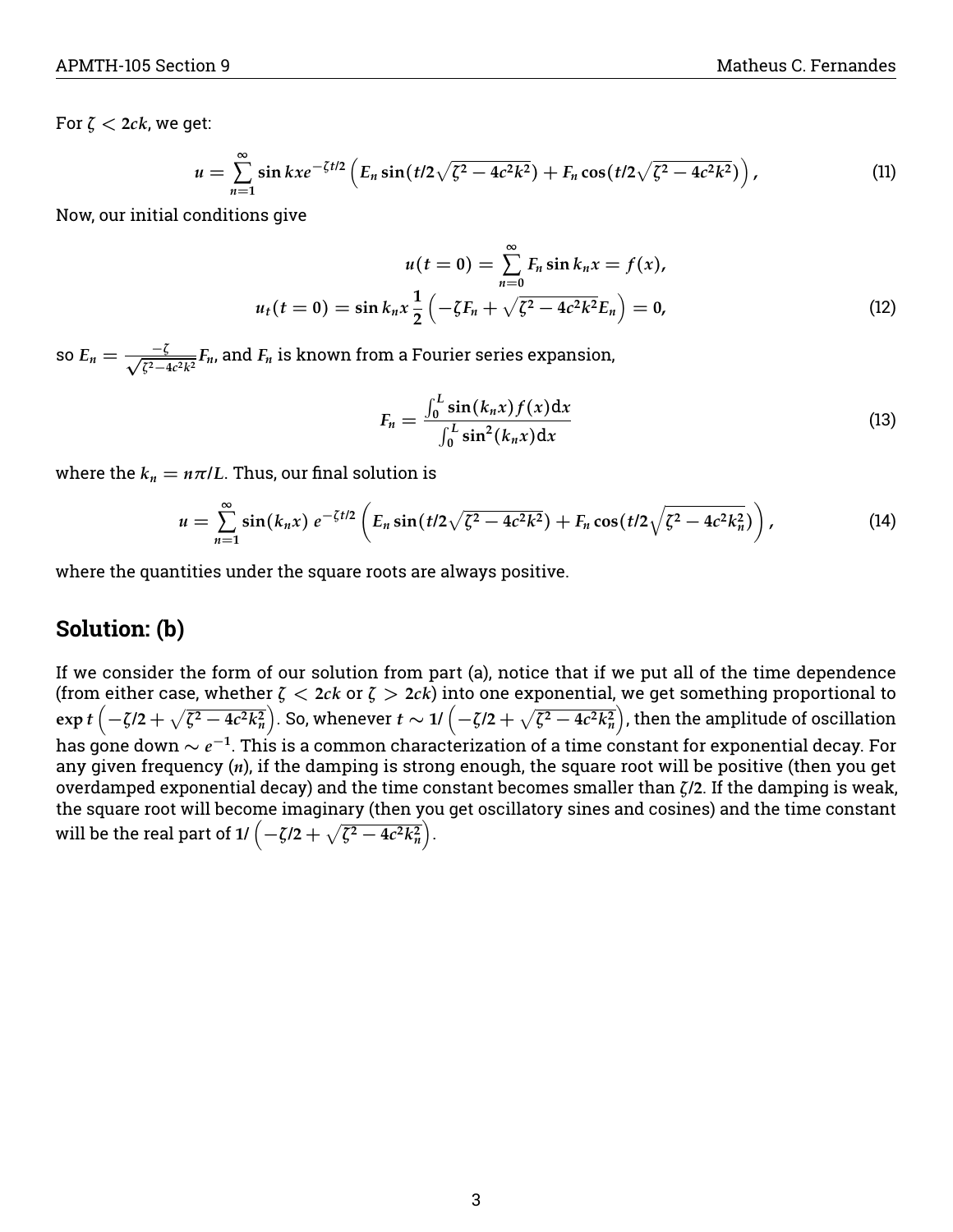## **Problem 2: Bug population Diffusion Equation Problem**

From: AM 105 Old P-Sets

Consider a population of bugs. The bugs divide, and they also migrate randomly over the region that they occupy. At the borders of the region, there are terrible bug-eating monsters that eat the bugs. These words correspond to the following mathematics problem: Let  $n(x, y, t)$  be the number density of bugs. The bugs obey the equation

$$
\partial_t n = D \nabla^2 n + \alpha n, \tag{15}
$$

where *D* is the diffusion constant of the bugs and *α* is the growth rate. Let's suppose the bugs are confined to a square domain, with  $0 \le x \le L$  and  $0 \le y \le L$ . At the edge of the domain,  $n(x = 0, t) = n(x = L, t) =$  $n(y=0,t) = n(y=L,t) = 0$ . Suppose that the initial distribution of bugs is  $n(x,y,t=0) = n_0(x,y)$ .

- (a) Use separation of variables to find the time evolution of the number density of bugs.
- (b) From your solution, answer the following question: Under what condition does the number of bugs grow in time? Under what condition does it shrink? You should invent a simple condition that depends only on the parameters *α***,** *D***,** *L*.

#### **Solution: (a)**

As usual, we use the ansatz  $n(x, y, t) = X(x)Y(x)T(t)$ . Plug this into the differential equation and divide by  $DX(x)Y(y)Z(z)$  to get:

$$
\frac{T'}{DT} = \frac{X''}{X} + \frac{Y''}{Y} + \frac{\alpha}{D}.
$$

Since the LHS is only dependent on *t*, and the RHS is only dependent on (*x***,** *y*), then each side must be a constant. Furthermore, if the RHS is a constant, and  $\frac{X^{\prime\prime}}{X}$  $\frac{X^{\prime\prime}}{X}$  is a function of  $x$  while  $\frac{Y^{\prime\prime}}{Y}$  $\frac{Y^{\prime\prime}}{Y}$  is a function of *x*, then each of these terms must also be constant. Then let

$$
X''/X = -k^2
$$
  
\n
$$
Y''/Y = -l^2
$$
  
\n
$$
\Rightarrow T'/DT = -k^2 - l^2 + \alpha/D
$$
 (16)

Now we have three ordinary differential equations:

$$
X'' + k2X = 0
$$

$$
Y'' + l2Y = 0
$$

$$
T' = -(D(k2 + l2) + \alpha)T
$$

whose solutions are given by:

$$
X(x) = A \cos(kx) + B \sin(kx)
$$
  
\n
$$
Y(y) = C \cos(ly) + B \sin(ly)
$$
  
\n
$$
T(t) = \exp(-D(k^2 + l^2)t + \alpha t)
$$
\n(17)

Since we have homogeneous boundary conditions, we don't need to consider the cases when  $k, l = 0$ . Boundary conditions  $n(x = 0) = n(y = 0) = 0$  imply that  $A = C = 0$ . Boundary conditions  $n(x = 0) = n(y = 0)$  $L$ ) =  $n(y = L) = 0$  imply that  $k = \frac{m\pi}{L}$  and  $l = \frac{n\pi}{L}$ , where  $m$  and  $n$  are integers. Now we have the full solution: